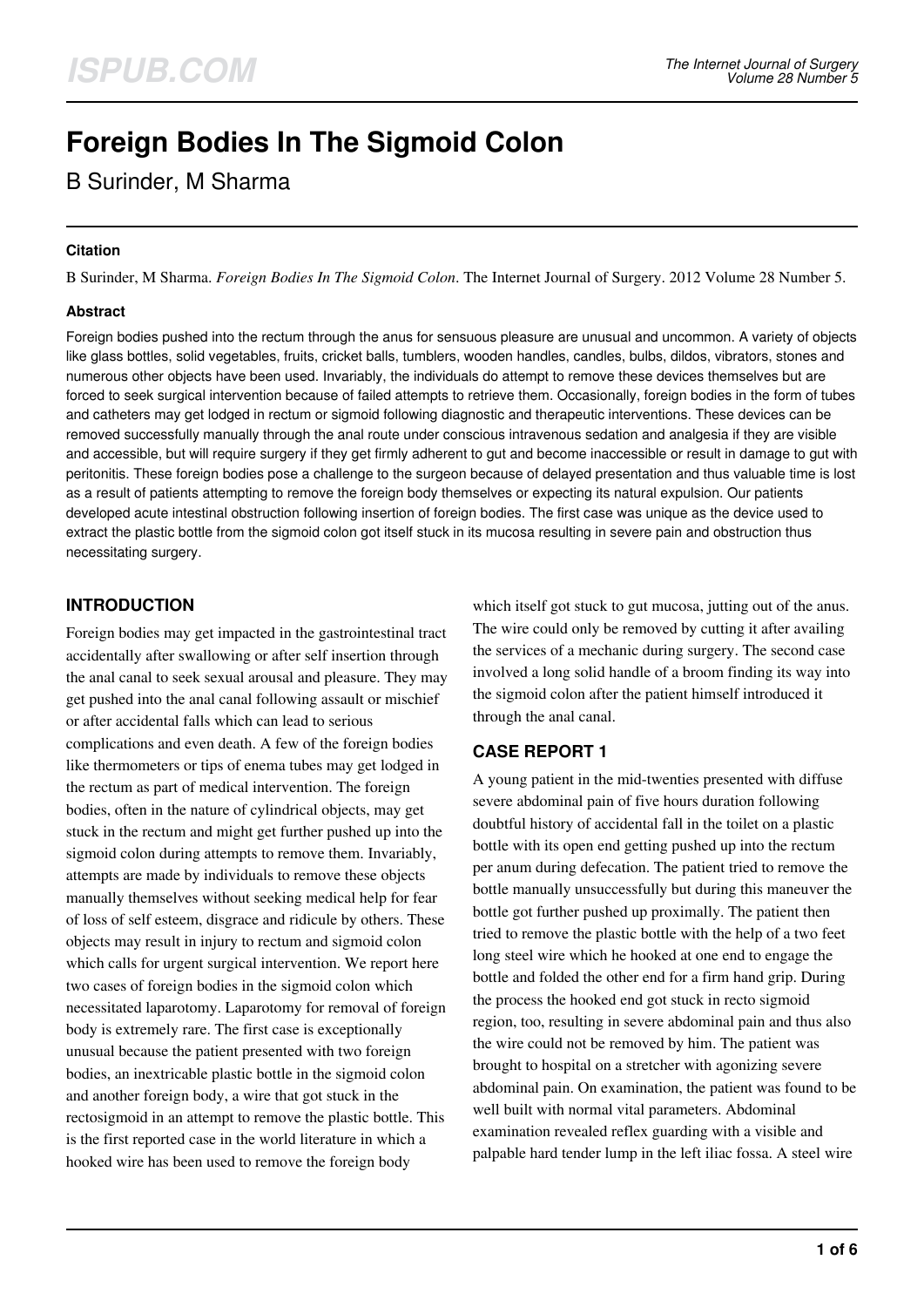was seen to be jutting out of the anus. The slightest movement of the wire provoked severe abdominal pain. No attempt was made to remove the wire to avoid further damage. The patient was resuscitated with IV fluids and antibiotics. Laparotomy revealed the sigmoid and rectum distended, stretched and thinned out over the bottle. An incision was made on the healthy colon proximal to the impacted bottle. The hooked end of the wire was maneuvered into the colonic wound and had to be cut with a saw, and both parts were safely pulled out. The longer part of the wire was removed per anum and the shorter part was removed from the colonic incision. The bottle was taken out from the colonic wound by gentle but difficult manipulation. The colonic wound was closed with interrupted 2/0 silk sutures without proximal colostomy. Postoperatively, the patient was managed with antibiotics, intravenous fluids and parenteral nutrition for more than a week. Oral feeding was withheld for a week to give rest to the colon and to reduce the bacterial load on the repaired colonic incision to avoid fistula formation. The patient made an uneventful postoperative recovery.

#### **Figure 1**

Figure 1 showing a steel wire introduced by the patient per anum to remove a plastic bottle. The wire was hooked to engage the bottle.



# **Figure 2**

Figure 2: The hooked wire cut into two pieces and both parts of the wire removed. The outer end of the wire was also folded for a proper hand grip to remove the bottle.



# **Figure 3**

Figure 3: The plastic bottle emerging from the tight grip of the colon.

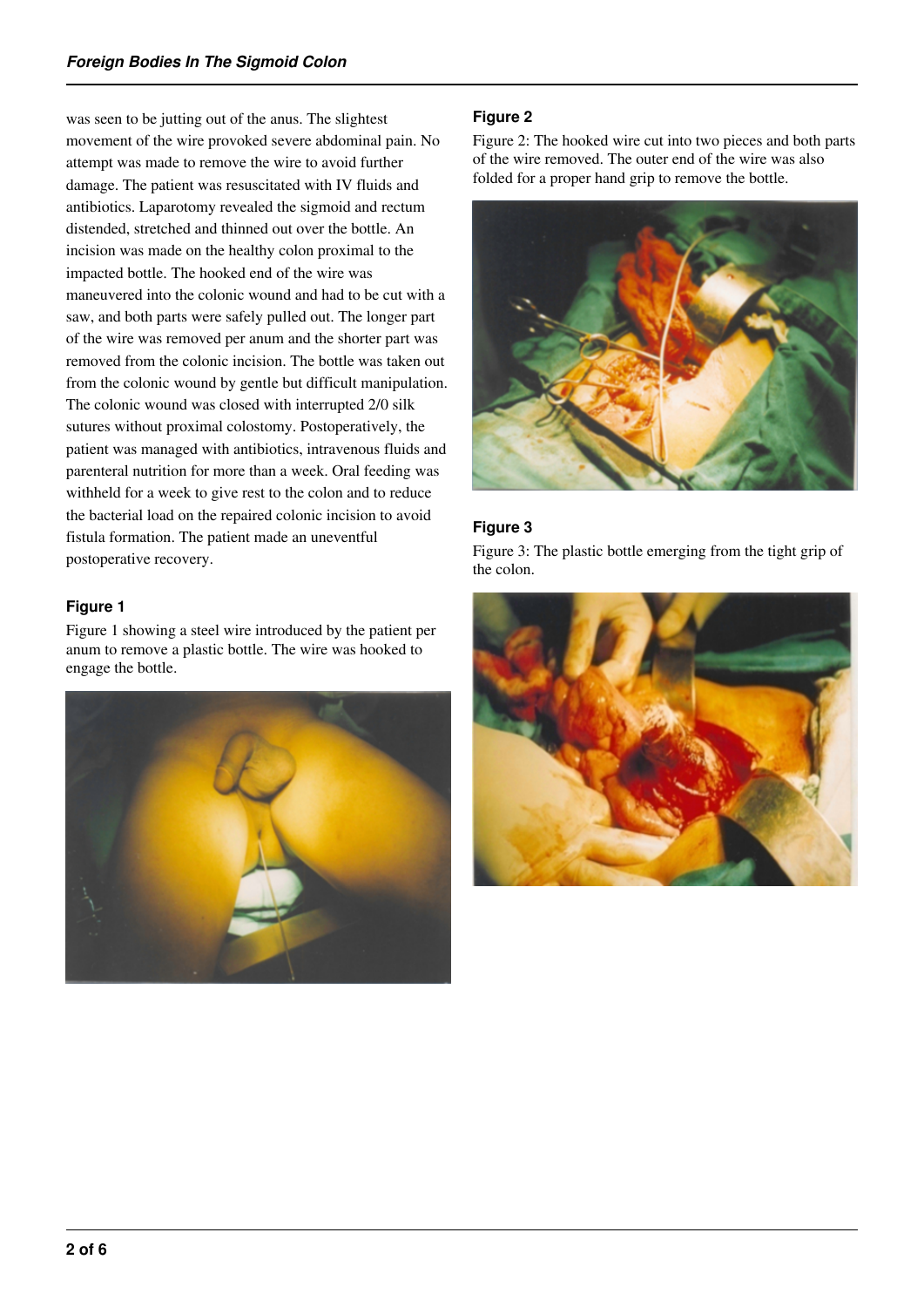#### **Figure 4**

Figure 4: The plastic bottle eased out of the sigmoid colon with patience.



# **CASE REPORT 2**

A 30-year-old patient was admitted to the hospital with clinical features of acute intestinal obstruction after he pushed a cylindrical object into his anal canal ten days back. The patient tried to remove the foreign body manually without success. The patient had mild fever, tachycardia and marked tenderness over the left iliac fossa. Keeping in view the inaccessibility of the foreign body through anal canal, the patient was subjected to surgery. Laparotomy revealed a distended sigmoid colon and a solid cylindrical handle of a broom measuring ten inches in length and two inches in width which was removed gently by rotatory movements without much difficulty. The transverse incision in sigmoid colon was closed primarily with interrupted 2/0 silk sutures in two layers and reinforced with a free omental patch without proximal colostomy. The patient had an uneventful postoperative recovery but oral feeding was started only after ten days to avoid fecal load at the colonic wound and therefore the patient was managed with IV fluids and parenteral nutrition during this period.

#### **Figure 5**

Figure 5: Cylindrical handle of a broom removed from the sigmoid colon (second case)



# **DISCUSSION**

Foreign bodies inserted into anal canal or rectum deliberately by individuals to provoke anal eroticism may at times get firmly impacted. The objects may also find their way into the rectosigmoid after assault, trauma and following diagnostic and therapeutic interventions. Objects placed as a result of assault, trauma or eroticism comprise a diverse collection including sex toys (dildos), tools and instruments, bottles, cans, jars, pipes and tubing, fruits and vegetables, stones, light bulbs and flash lights.[1] Rectal foreign bodies, even though rather infrequent, are no longer considered clinical oddities in urgent care facilities and emergency departments, and it appears their incidence is increasing specifically in the urban population.[2] The patient may not always oblige with correct history and sequence of events. A detailed clinical history and physical examination are essential for the diagnosis and management of these lesions.[3] Foreign bodies should be suspected in patients with obscure anal pain. [4] These foreign bodies may slip proximally during vigorous anal action or during manipulation to extract them and result in mucosal edema and bleeding. They may get dislodged into the wider sigmoid colon due to sphincteric spasm and inadvertent manual push during the maneuver to extract them. Such impacted foreign bodies, besides causing intense embarrassment and pain to the individual, may result in complications like intestinal obstruction, perforation of gut and peritonitis. Besides history, clinical examination and investigations are necessary steps for successful outcome. Because of potential complications, rectal foreign bodies should be regarded seriously and treated expeditiously.[5]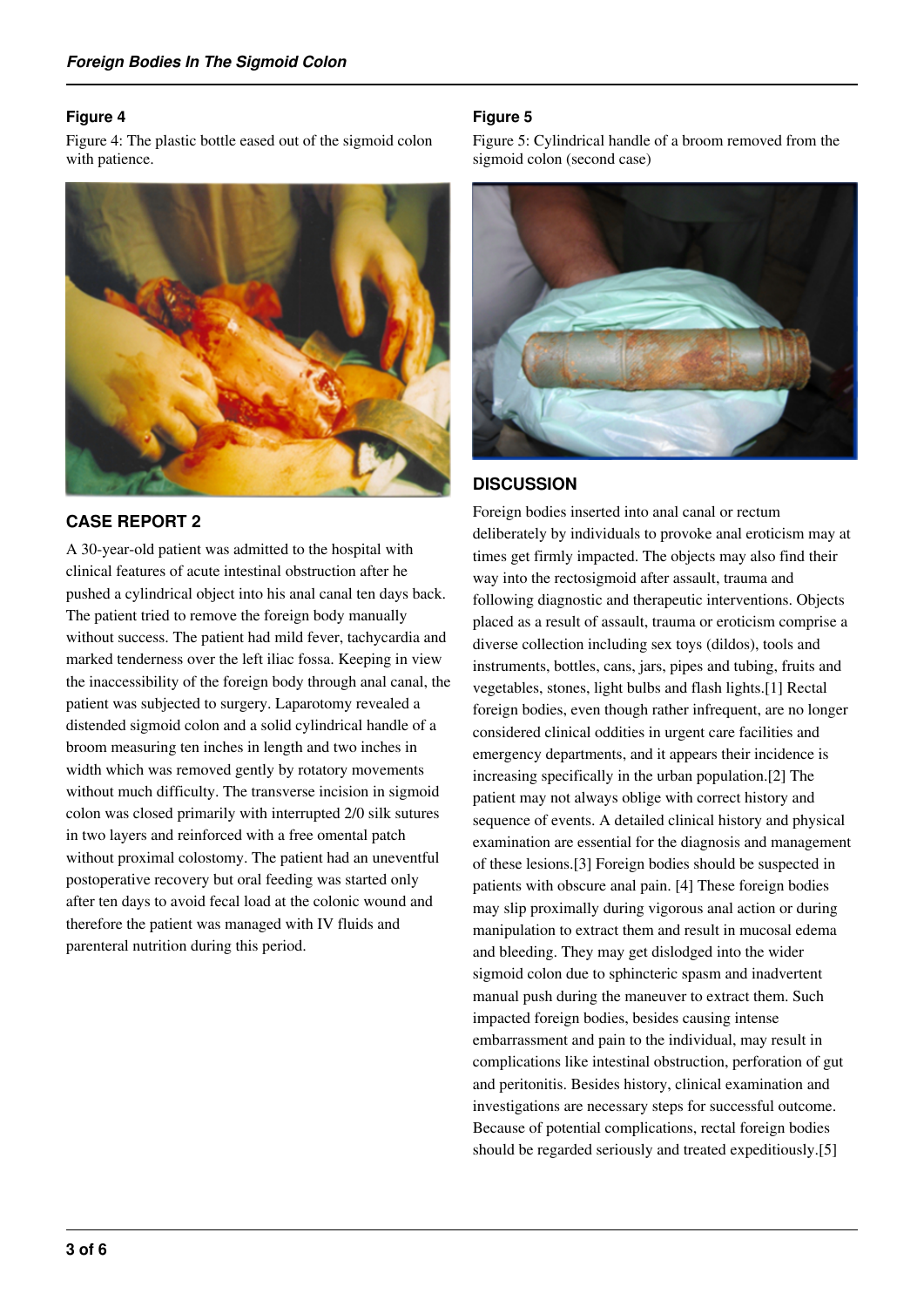The first step in the evaluation is that one should always be aware of the possibility of a large-bowel perforation and perform radiological investigations. An abdominal X-ray will also provide information on the localization of the foreign body, whether it is below or above the rectosigmoid junction.[6] The foreign bodies which are visible, unbreakable, smooth, accessible and non-friable can be removed under analgesia and sedation in the emergency department. These foreign bodies can also be removed under direct visualization with the help of forceps or snares after application of lubricants. Flexible endoscopy may also be useful at times. These objects should be carefully removed lengthwise to avoid injury to rectal mucosa. A unique technique is removal by creating pneumatic dilatation distal to foreign body by an inflatable balloon. A few of the foreign bodies have been removed with the help of Foley catheters negotiated along the foreign body proximally, creating pneumatic dilatation to reduce the negative suction in colon, inflating the balloon and finally pulling down the foreign body along with it. The expertise and ingenuity displayed in removing these objects far exceeds the diversity of objects used for introducing such objects. Glass tumblers with the open end looking downwards have been removed by setting plaster of Paris bandage in it and extracting it with the extruding tail of the bandage. Similarly, gimlets have been used to remove the wooden objects. An electric bulb has been removed by applying a socket. These objects should not be removed forcibly and the period of manipulation should not exceed beyond acceptable limits of thirty minutes. Patients with hypotension, sepsis and complications should be resuscitated with intravenous fluids and antibiotics before intervention. A foreign body palpable in the abdomen can be brought down under general anesthesia to a low-lying position and then should be extracted; however, firmly impacted foreign bodies, as exemplified by the two cases above, should be removed operatively. The sphincters should be assessed for continence after transanal removal of a foreign body. Sometimes, bimanual manipulation of the relaxed abdominal wall under spinal or general anesthesia may evade surgery.[7]

High-lying foreign bodies above the sacral curve cannot be removed without laparotomy. Factors which cause difficulty in extraction of foreign bodies are diffuse mucosal edema, colonic negative pressure, acute angulation of the rectosigmoid and intussusceptions of distal mucosa.[8] Foreign bodies in the low or mid rectum up to a level of 10cm can be most often removed transanaly, while those

above 10cm may require laparotomy for retrieval.[9] The removal of a foreign body through the anal route can be facilitated by anal dilatation and sphincterotomy under local anesthesia. Extremely rarely, laparotomy is necessary to remove an object as a primary method of treatment with a high-lying foreign body in the rectum.[10] Early laparotomy is the only recourse left once the complications have set in or the attempts to extract it prove to be unrewarding. Foreign bodies stretching the rectosigmoid and lying firmly adherent to the mucosa must be delivered gently by freeing them from the firm grip of gut wall. The abdominal incision should be made in the infraumbilical midline region. The colonic wound can be closed primarily by interrupted silk sutures without resorting to proximal colostomy unless peritoneal sepsis, edema and rectosigmoid damage so demands. Primary colonic repair demands an extended period of parenteral fluid and nutritional support to ensure integrity of closure. Proximal diverting colostomy is unnecessary in case the sigmoid colon is found to be healthy. Primary colonic repair withstands any possibility of subsequent fistula formation provided the repair is secure and oral feeding is withheld for at least ten days. Primary colonic repair without proximal colostomy avoids prolonged morbidity and further surgery. Primary colonic repair can be done safely provided the gut is clean, viable and healthy. The colonic wound should preferably be repaired by interrupted 2/0 silk sutures as this imparts strength and ensures integrity of closure.

For successful outcome, patients must be evaluated for anatomical location of foreign body, resuscitated and managed by appropriate non-operative manipulation or by operative intervention depending upon indication. These patients must be followed up and investigated postoperatively to exclude injuries to involved gut. They should be suitably counseled to avoid such situations in the future.

# **CONCLUSION**

Low-lying foreign bodies in the rectosigmoid which are solid and small-sized can be removed under conscious intravenous analgesia and sedation but high-lying, firmly impacted foreign bodies and those resulting in complications are best removed by laparotomy under general anesthesia to avoid morbidity and mortality.

#### **References**

1. Hellinger MD: Anorectal trauma and foreign bodies. Surg Clin North Am; 2002; 82: 1253-60.

2. Goldberg JE, Steele SR: Rectal foreign bodies. Surg Clin North Am; 2010; 90: 173-84.

3. Ruiz del Castillo J, Sellés Dechent R, Millán Scheiding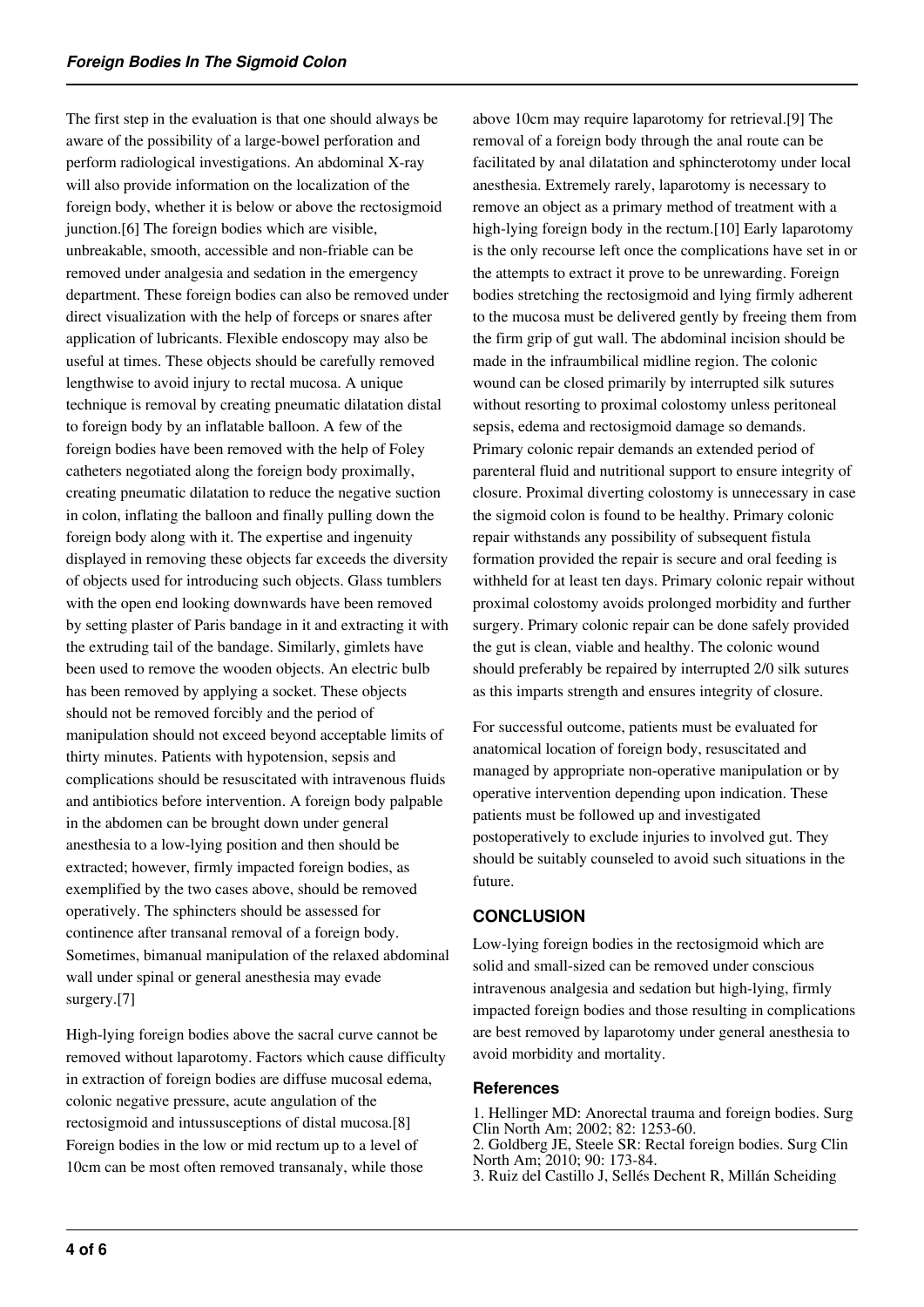M, Zumárraga Navas P, Asencio Arana F: Colorectal trauma caused by foreign bodies introduced during sexual activities: diagnosis and management. Rev Esp Enferm Dig; 2001; 93: 631-4.

4. Ooi BS, Ho YH, Eu KW, Nyam D, Leong A, Seow-Choen F: Management of anorectal foreign bodies: a cause of obscure anal pain. Aust N Z J Surg; 1988; 68: 852-5. 5. Yaman M, Deitel M, Burul CJ, Shahi B, Hadar B: Foreign

bodies in the rectum. Can J Surg; 1993; 36: 173-7.

6. Narjis Y, Rabbani K, Hakkou K, Aboulhassan T, Louzi A, Benelkhayat R, Finech B, Dafali Ael I: Foreign body of the rectum: An unusual case. J Emerg Trauma Shock; 2010; 3:

306.

7. Koornstra JJ, Weersma RK: Management of rectal foreign bodies: Description of a new technique and clinical practice guidelines. World J Gastroenterol; 2008; 14: 4403-4406. 8. Bakaleinik M: Foreign bodies of the gastrointestinal tract, surgical considerations. Mil Med; 1989; 154: 11-4. 9. Nehme Kingsley A, Abcarian H: Colorectal foreign bodies. Management update. Dis Colon Rectum; 1985; 28: 941-4.

10. Schecter WP, Albo RJ: Removal of rectal foreign bodies. In: Mastery of Surgery, 3rd ed. Lippincott Williams & Wilkins, Philadelphia, PA; 1996, Vol. 2, pp. 1555-9.